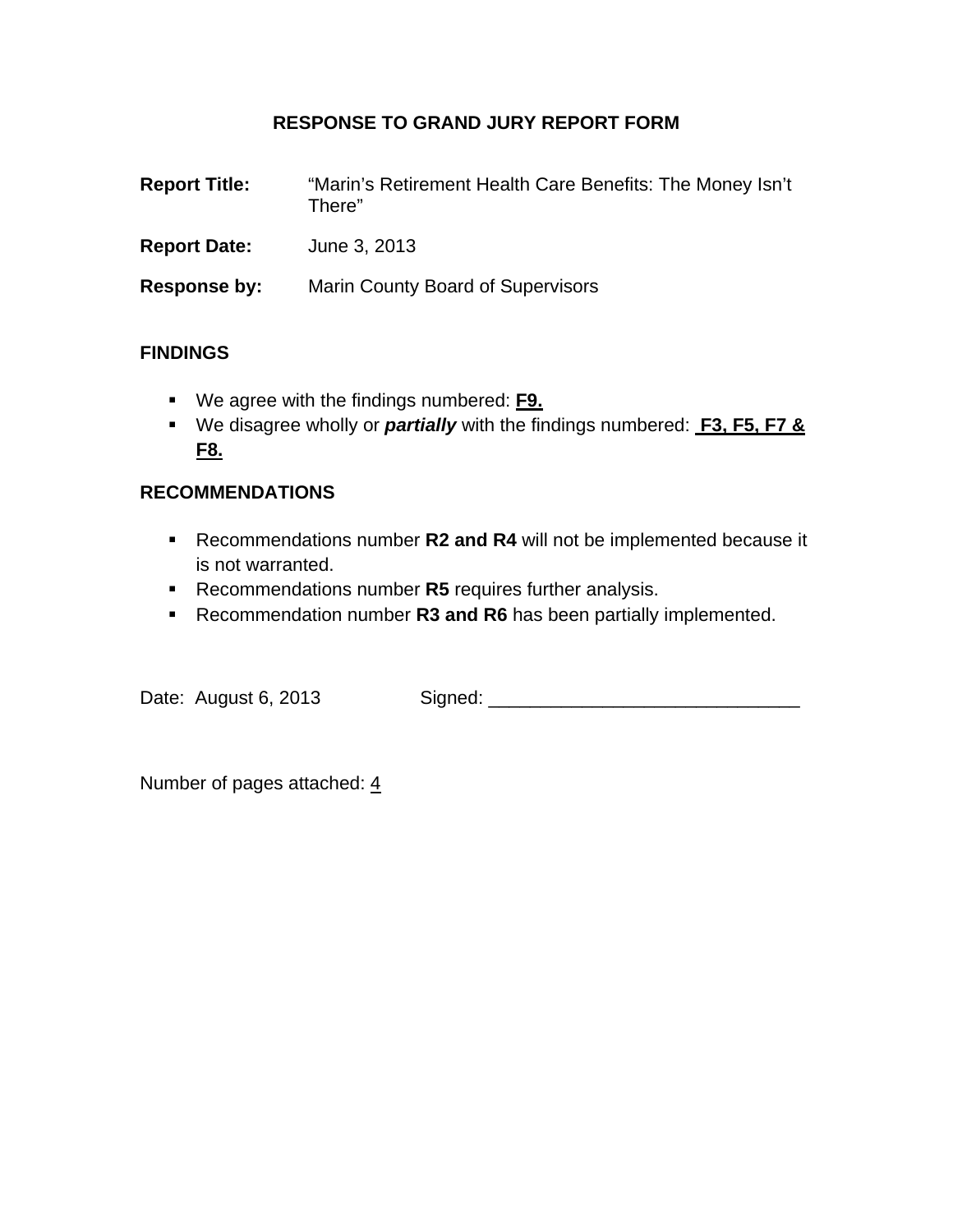#### **Marin County Board of Supervisors**

Response to Findings and Recommendations from Grand Jury Report "Marin's Retirement Health Care Benefits: The Money Isn't There"

#### **FINDINGS**

**F3. The extreme 30-year amortization period used by most entities minimizes the annual cost of funding the liability gap and further defers to future generations the compensation owed to present employees who provide services to present taxpayers and customers. Shorter amortization periods should be required for reasons of equity and to ensure that the promised benefits will be provided.** 

Response: Partially Disagree. We agree that a 30-year amortization spreads costs over a longer period of time than a shorter period; however, we do not agree that shorter periods should be required. Currently, there are no requirements that agencies set aside funds beyond current liabilities. As a result, most agencies are funding these liabilities on a payas-you-go basis. The County is doing more than what is required by setting aside approximately \$12.5 million per year to contribute to a retiree health trust to fully fund our unfunded liability over the next 30 years.

**F5. Because a few Marin County cities and other entities studied provide very limited benefits yet still appear able to meet community service needs, and because providing such benefits is increasingly rare in the private sector, such benefits appear to be unnecessary for attracting and retaining employees. Accordingly, for active and newly hired employees, the benefits should be trimmed and costs should be shared between the employees and their employer.** 

Response: Partially Disagree. Although we agree that salary and current health benefits are more important factors than retiree health, we don't agree that retiree health benefits have no impact on our recruitment efforts. We have already substantially reduced our retiree health benefits for all employees hired after 2008. We have found that the level of retiree health benefits is a factor that potential employees consider when selecting an employer. This is especially true for more tenured employees that come from other agencies that have more generous retiree health benefits.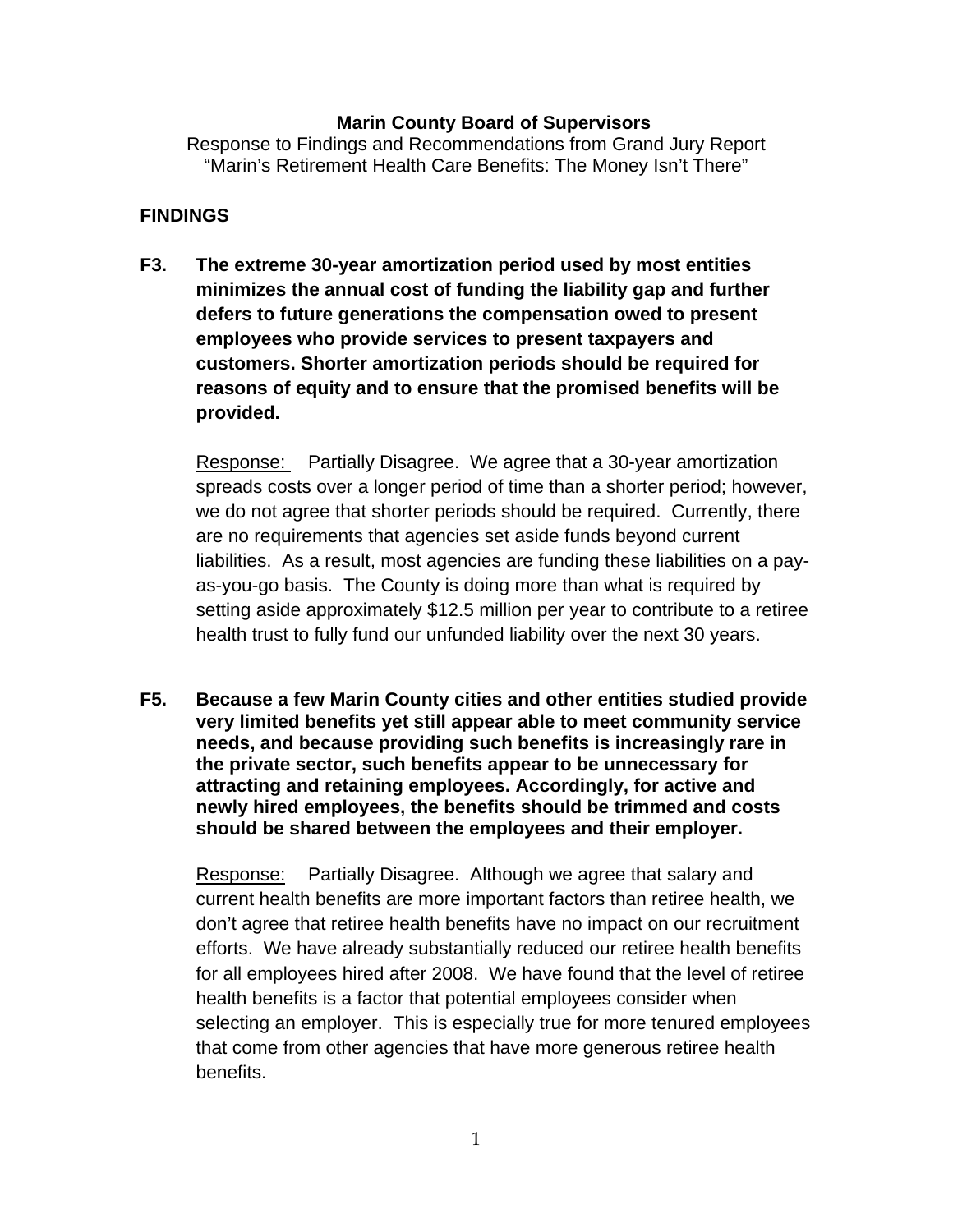**F7. Employers studied for this report should include an age-60, or even later, date for retiree health care benefits to commence in future negotiations with employees and their representatives.**

Response: Disagree. We are not considering this option because we have already substantially reduced our liabilities by offering lower benefits levels for new employees prorated over 20 years beginning in 2008.

**F8. The results of retiree health care actuarial cost analyses are summarized if at all only in obscure notes to annual financial statements. The public is entitled to more readily accessible explanation of these costs because the public will bear those costs.** 

Response: Partially Disagree. The County has been very open and forthcoming about disclosing its level of unfunded health liabilities. In fact, we have posted this information on our website at:

http://www.marincounty.org/depts/df/debt-and-pension.

**F9. There is a wide range of retiree health care benefits offered among the entities studied in this investigation. No clear explanation for the range from minimal to extremely generous is readily available. Those entities that are promising relatively generous benefits should provide clear justifications to their citizens and customers.** 

Response: Agree.

#### **RECOMMENDATIONS**

**The 2012-2013 Marin County Civil Grand Jury recommends that the County:** 

**R2. Begin a program to lower the amortization period for funding its retiree health care benefits UAAL from as much as 30 years presently, to approach (within 10 years), the commonly used 17-year amortization period for retiree pension funding.**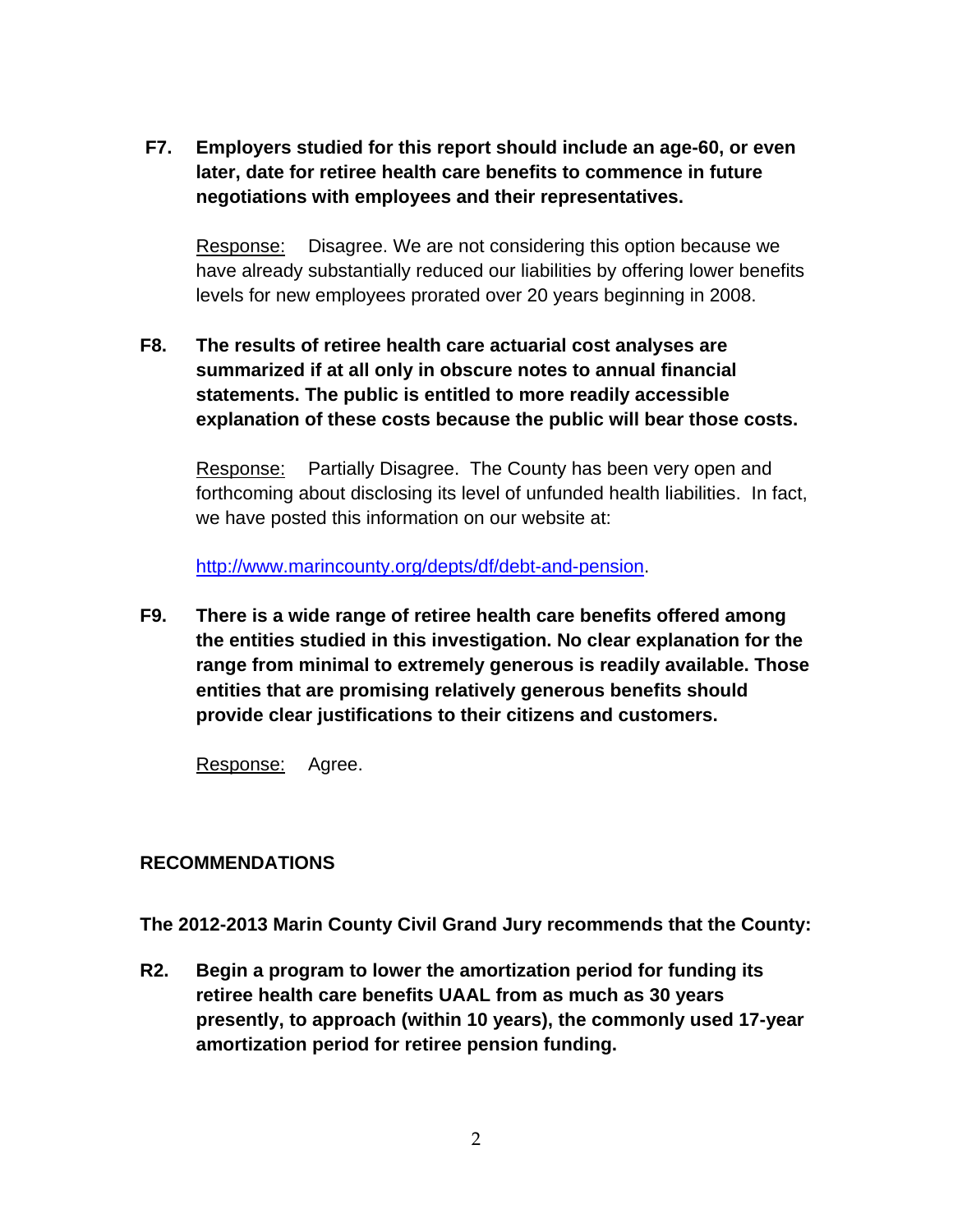Response: This recommendation will not be implemented. While most agencies statewide and nationwide continue with the status quo of "paygo" only for retiree health benefits, this past year the County began contributing to a retiree health trust with the California Employers' Retiree Benefit Trust within CalPERS. We are contributing at a rate that fully funds our unfunded liability over a 30-year period. Last year, we contributed \$26 million to the retiree health trust and anticipate contributing approximately \$12.5 million in FY 2013-14.

While a lower amortization would retire unfunded liabilities more quickly, it would come at the cost of reduced services to the public with otherwise limited funds. The County will continue its efforts to address its unfunded liabilities, but will do so in the context of its overall goals and funding challenges, which could include additional one-time contributions as funds may be available to pay down additional unfunded liabilities.

### **R3. Negotiate caps on the amounts it commits to pay existing and new employees for retiree health care benefits.**

Response: This recommendation has been partially implemented. The County implemented caps on benefits for all new employees hired since 2008. Future negotiations regarding retiree health benefits will be in the context of the County's broader goals, the budget, and in partnership with our labor groups.

### **R4. Negotiate a higher retirement age than the currently applicable age for the commencement of retiree health care benefits.**

Response: This recommendation will not be implemented. In 2008, the County has implemented a lower level capped benefit program that is prorated over 20 years.

### **R5. Require active employees to make a contribution towards the cost of their retiree health care benefit.**

Response: This recommendation requires further analysis and needs to be considered within the context of the County's overall labor negotiations. Most of our employees are under contract until July 2015.

## **R6. Place a link on its website to provide the latest actuarial valuation of its AAL, its UAAL, its consequent percent funded, its discount rate (annual percentage) used to determine these values, and a projection**